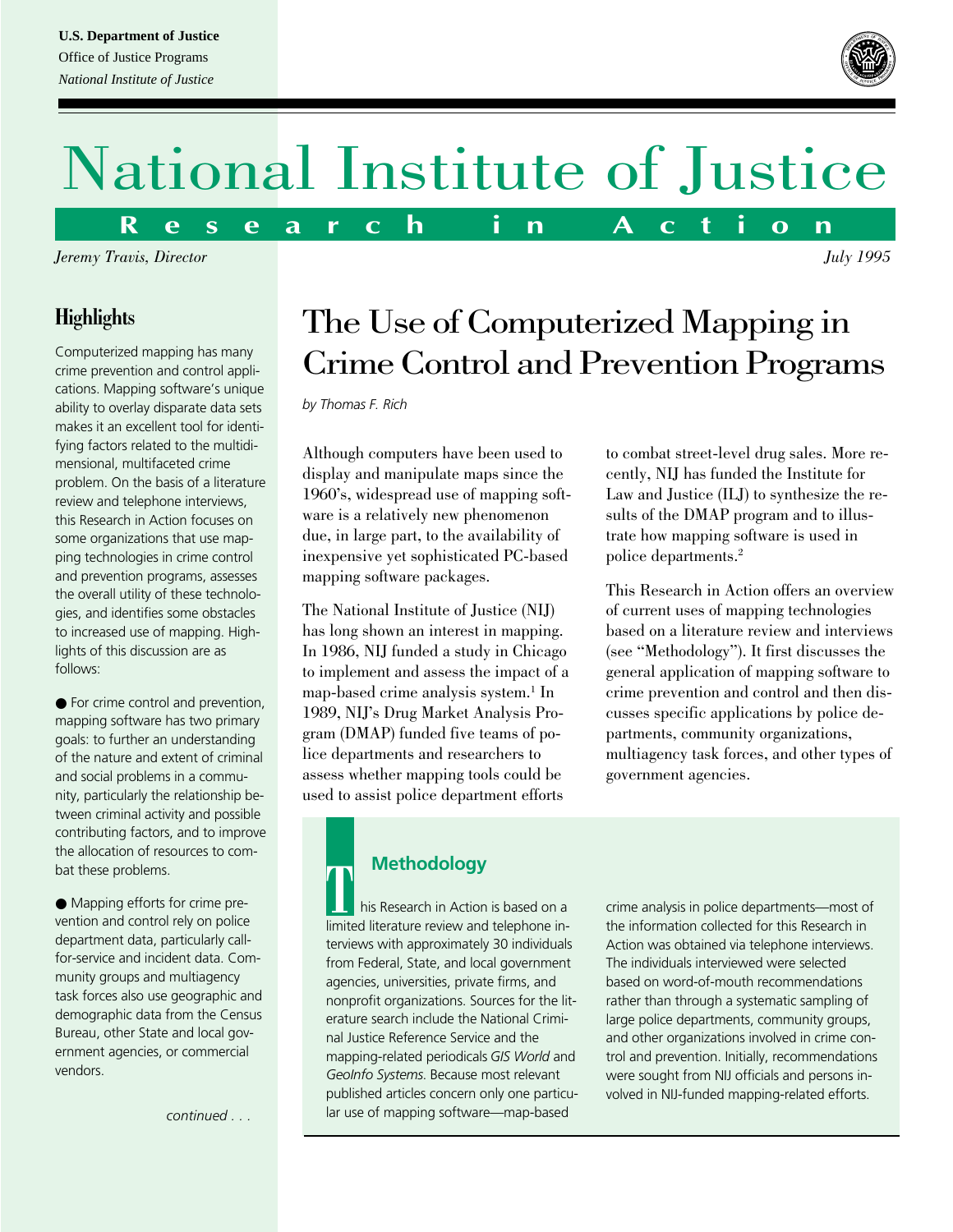#### **Highlights**

*continued . . .*

● Mapping software is most widely used for crime analysis in medium and large police departments where computerized, "geocoded" data are a byproduct of routine, day-to-day work.

● Examples of mapping software applications in police departments include Chicago patrol officers' ability to produce their own maps (based on incident type or date range) and dispatchers' ability to locate calls for service and the nearest patrol cars and other response units.

● Examples of applications of mapping by community organizations include mapping data on street-specific problems (Hartford) and abandoned houses and bars (Chicago).

● Multiagency task force applications of mapping include the Denver PACT program's goal to map crime and delinquency risk factors as well as efforts in Savannah, Georgia, to map factors contributing to the city's crime problem.

● The main obstacles to mapping software use in crime control and prevention relate to hardware and software costs, user expertise, data acquisition costs, and data quality. Lower costs, increased data availability, improved data quality, and growing user sophistication are expected to lower these obstacles.

**Target audience:** Policymakers, police officers, community leaders, and State and local government agencies.

#### **Mapping and crime control and prevention**

Mapping software has many crime control and prevention applications. In addition to the location of a crime, geographic data that can be helpful in crime control and in efforts to apprehend a perpetrator include the perpetrator's last known address, the location of the person who reported the crime, the location of the recovered stolen property, and the locations of persons known or contacted by the perpetrator. Geographic information valuable in planning, conducting, and evaluating crime prevention programs includes the locations of crimes committed during the past month; the locations of abandoned houses, stripped cars, and other "broken windows" conditions in a neighborhood; and the locations where persons who could benefit from crime prevention and other social programs actually live.

Some industry experts believe that mapping software will soon join word processors, spreadsheets, and data base software as one of the mainstream business applications. Recent announcements that Microsoft, Lotus, and Novell will incorporate mapping modules in future releases of their integrated business software packages lend credibility to predictions that desktop mapping software sales will grow from \$60 million in 1993 to \$500 million by 1999.3

Perhaps the most important feature of mapping software is its ability to "join" or overlay disparate data sets. A map showing a multidimensional view of crime and potential contributing factors often requires the involvement of a number of different agencies. For example, one "layer" of a map display could represent a descriptive variable, such as the locations of crimes in the past month, while another layer could represent a

possible explanatory variable, such as the unemployment rates of persons living on each city block, the locations of abandoned houses, or citizen reports of drug activity. These disparate data sets are often maintained or collected by different organizations—for example, the local police department and a neighborhood crime prevention group.

Complementing the mapping software packages is a wide range of commercially available data. Computerized street maps, as well as city block, census tract, ZIP code, and other "boundary" maps, are available from the Census Bureau and from geographic data vendors. Data vendors also offer city block-level demographic, housing, employment, income, and other data useful to agencies involved in crime control and prevention efforts. Crime risk data bases, designed to merge a variety of crime, demographic, and social data to compute an overall risk measure for any location in the country, are also commercially available. Additional data bases not specifically created for mapping software packages can be "imported" into mapping packages. In fact, it is estimated that 85 percent of all data bases contain a geographic or locational component.4

The organizations involved in crime control and prevention efforts using maps and mapping software include police departments, community organizations, and multiagency task forces.

#### **Police departments**

The potential for institutionalized use of mapping software is far greater in police departments than in other organizations involved in crime control and prevention activities because *computerized "geocoded" data are the byproduct of routine, day-to-day police department work*. Computer-aided dispatch (CAD)

**TELE** 2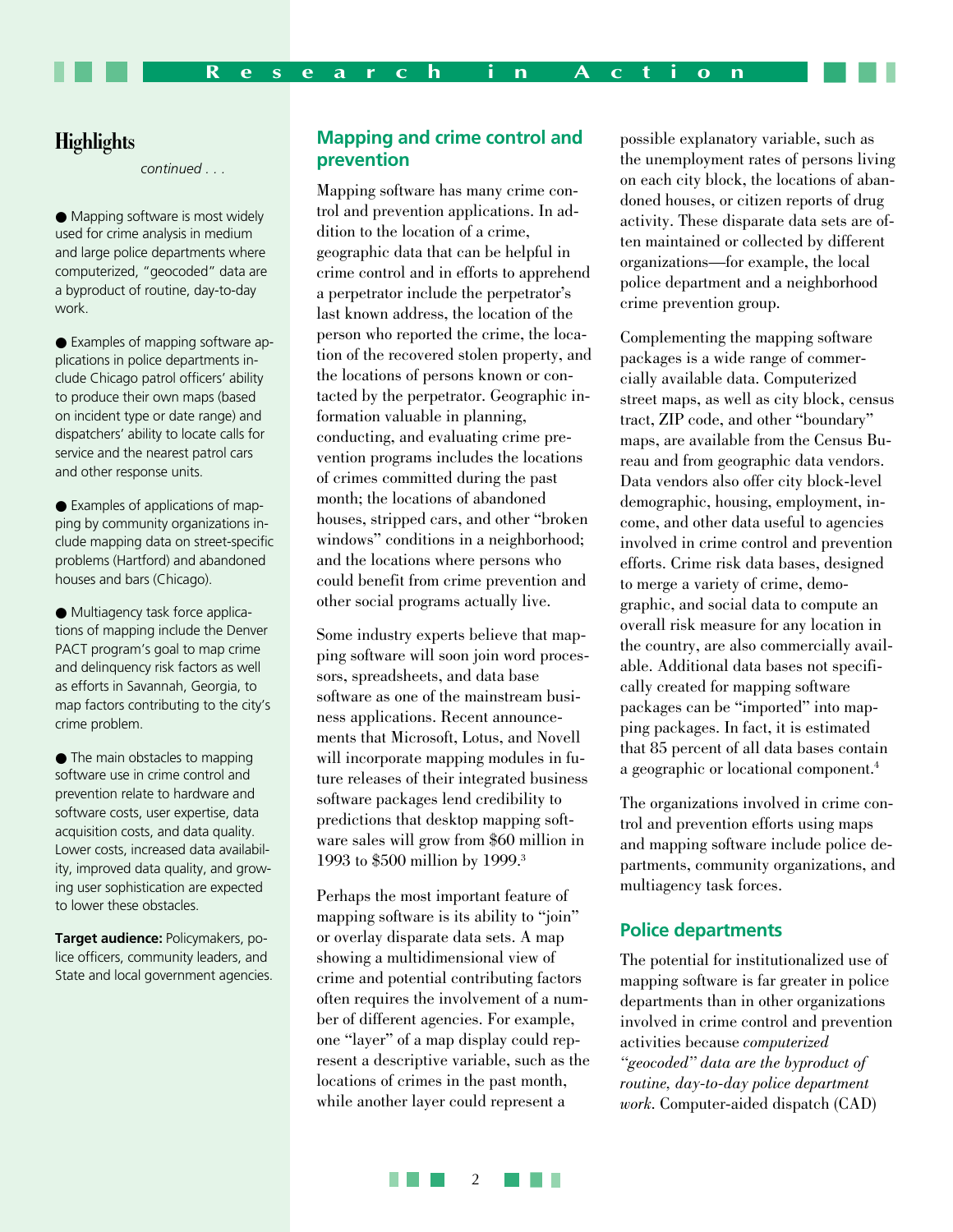and records management systems that store and maintain call-for-service, incident, arrest, and other potentially mappable data are now common in most medium and large police departments. Geocoding, a standard feature of CAD and records management systems, verifies addresses and associates other geographic information with addresses, including police reporting areas, beats, districts, and in more sophisticated systems, geographic coordinates (e.g., latitude and longitude).

Although a comprehensive survey has not been conducted on the extent of mapping software use in police departments, the International Association of Chiefs of Police (IACP) recently conducted an informal poll of the 280 police departments in its Law Enforcement Management Information Section. Thirty percent of respondents indicated that they have used mapping software. The IACP believes that this is an honest number—one that reflects the percentage of departments using mapping software on a regular basis in contrast to departments that have purchased mapping software but are not regular users.5 It should be noted that the police departments in the IACP's Law Enforcement Management Information Section are among the more active users of computer technology; thus, a similar survey of a random sample of all police departments in the country would likely indicate a lower percentage of departments using mapping software.

Within police departments, mapping software producers and users fall into three main categories: planners and researchers, patrol officers, and dispatchers.

**Planners and researchers.** The most common use of mapping software in police departments is in the area of

crime analysis. Police department crime analysts have long used paper "pin-maps" to indicate criminal activity in an area. Mapping software is a natural extension of the paper pin-map that offers far greater flexibility and analytical capabilities. Crime analysts use mapping software to prepare crime alert bulletins and other reports used by police commanders in planning operations (e.g., helping to select locations for short-term intensive patrol operations or to reconfigure patrol sectors) and by patrol officers in obtaining quick visual overviews of current crime conditions in their patrol areas.

The degree of institutionalization of map-based crime analysis varies widely. Some larger police departments (e.g., San Diego, Los Angeles, and Dallas) routinely use mapping software in their crime analysis units. Typically, this high degree of institutionalization requires tight integration between the mapping software and the department's CAD system to electronically transmit mappable data from the CAD system to the mapping system. A "lower tech" solution often involves double entry of data—first into the CAD system and then into the mapping system. For example, the lead crime analyst in the Vacaville, California, Police Department requires 3 hours each morning to produce daily crime alert bulletins provided to police officers at roll call. The analyst manually scans a printout listing the calls for service received during the previous 24 hours from the department's CAD system, manually enters facts about selected calls for service into a data base package, and uses a mapping software package to produce the crime alert maps. The total cost of the mapping system (including a PC and printer) was just \$3,300, illustrating that map-based crime analysis can be initiated with limited funds.<sup>6</sup>

#### *Exhibit 1: DMAP Map of San Diego*



A section of a San Diego Police Department Crime Analysis Unit DMAP showing narcotics arrests for December 1991. (each ★ indicates a location where a narcotic arrest occurred.)

Researchers have also teamed with police departments and used mapping software to better understand crime patterns. The NIJ-funded Drug Market Analysis Program is probably the best known effort in this area. Under DMAP, five sites have developed sophisticated computerized drug information and mapping systems that assist police department efforts to combat street-level drug trafficking (see exhibit 1).

With assistance from the Bureau of Justice Statistics (BJS), researchers at the Illinois Criminal Justice Information Authority (ICJIA) have developed a software package called Spatial and Temporal Analysis of Crime (STAC), which locates clusters of criminal activity. (STAC is not actually a mapping package but, rather, is used in conjunction with mapping packages. To display

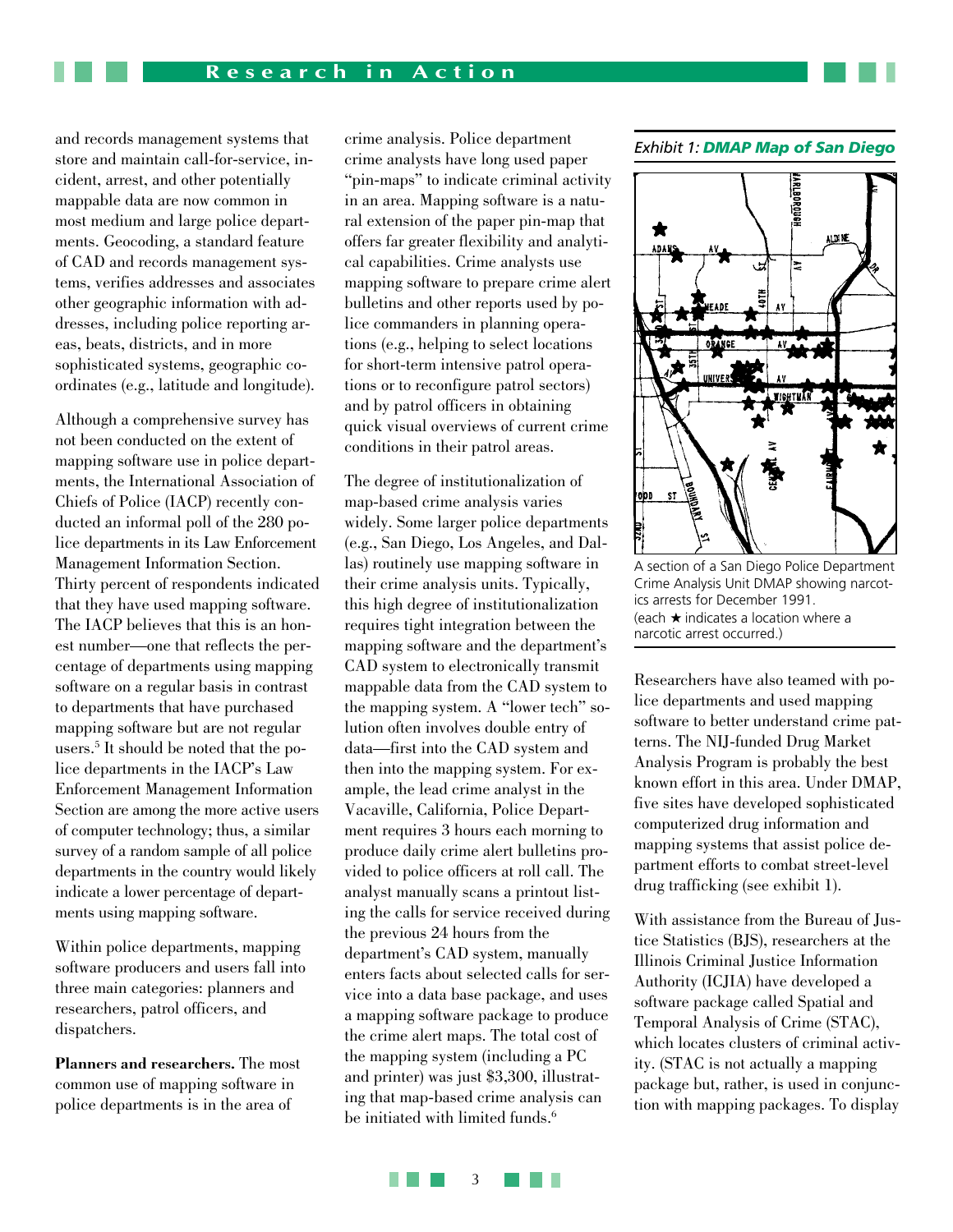



Exhibit 2. **Street Gang-Motivated Homicide, Other Violence, and Drug Crime, 1987–1990**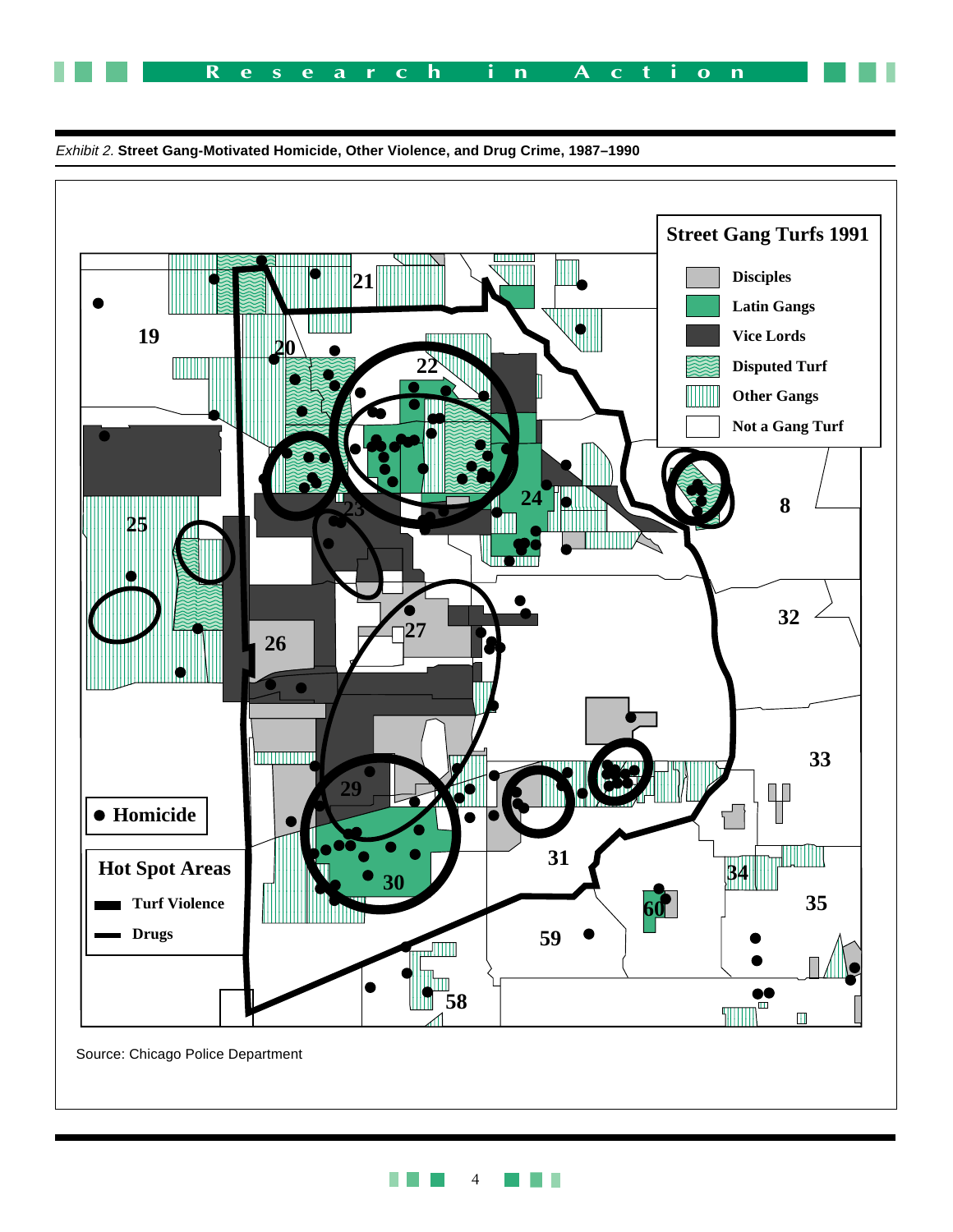the clusters on a map, the results of STAC analyses must be imported into a mapping package.) Currently, 115 organizations, including 69 police departments, use STAC, which is provided at no charge to law enforcement organizations with some inhouse expertise in computers and mapping software.<sup>7</sup> An application of STAC was the subject of a recent NIJ Research in Brief 8 concerning gang violence in Chicago (see exhibit 2).

From this effort, which was also notable for its use of an extensive data base of law enforcement and community data,<sup>9</sup> the ICJIA developed a handbook on the use of geographic information in crime analysis.10 The handbook describes the various data that could be included in a geographic data base, or GeoArchive, such as police data (incidents, arrests, offender data, victim data, calls for service, street gang territories, recovery of property data, and criminal justice jurisdiction boundaries); other criminal justice agency data (addresses of persons released on probation or from corrections facilities); street and other landmark data (locations of liquor stores and taverns, public transportation, schools, community organizations, city parks, fire departments, police stations, and public housing); community-derived data (nuisance addresses and citizen survey results); population data; and public health data. The ICJIA suggests that this law enforcement and community data base could become "an information foundation for community policing."

**Patrol officers.** Within the Chicago Police Department (CPD), the Information Collection for Automated Mapping (ICAM) program has enabled patrol officers to become producers of maps rather than simply users of mapbased information produced by crime analysts.

ICAM was developed by CPD officers to display current crime and community conditions. What distinguishes ICAM from the other crime analysisrelated mapping applications discussed above is that ICAM is a "walk up and use" application designed for patrol officer use—it does not require considerable user expertise.11 ICAM does not demand use of a keyboard; to produce a map of crime activity, officers use a mouse to select an incident type, a beat or district name, a location type, and a date range. With two mouse clicks, officers can also obtain a list of the top 10 crime problems within a specific beat. Thus, the police officer obtains the information he or she *desires* rather than the information a crime analyst *thinks* the officer wants.

Two months of incident data are currently stored in the ICAM system. New incident data are immediately available in ICAM because the data are electronically transmitted to ICAM after they have been entered into the CPD's main records system. Locations of abandoned buildings, liquor establishments, and other businesses are also downloaded from the city's mainframe to ICAM. Plans call for additional data from other agencies to be available in ICAM after a citywide fiber-optic network has been implemented.

The scope of this effort is also a distinguishing feature. As of January 5, 1995, ICAM had been installed in 12 of CPD's 25 district stations.12 ICAM will be installed in all 25 stations and, in addition, the CPD hopes to have ICAM installed on laptop computers in 3,000 patrol cars by the end of 1995.

The CPD is also exploring the possibility of making ICAM accessible at information kiosks in public areas. Funding for the necessary equipment has been provided by a million-dollar grant from the Illinois Motor Vehicle Theft Prevention Council, an agency created to help curb auto theft within the State, which thus recognizes the benefits mapping software could bring. A periodic CPD publication, *ICAM News*, details specific instances in which ICAM has been used successfully.

ICAM is an important component of the Chicago Alternative Police Strategy (CAPS), CPD's community policing program. As Mayor Daley stated when ICAM was unveiled at a district station: "[T]he only way community policing can work is for police officers and citizens to have all the facts."13 Indeed, community policing's approach calls for creative problem solving by police officers, which in turn requires innovative approaches to providing and analyzing information, such as ICAM.

**Dispatchers.** Community policing emphasizes a proactive approach to crime control and prevention, whereas the more traditional role of police departments emphasizes providing rapid response to calls for service. In this context, mapping software can provide police dispatchers with two key types of information:

● **The location of a call for service.** The ability to display on a map the location of a call for service is becoming a standard requirement in new CAD system installations. Such maps help the dispatcher verify the caller location and provide additional directional and status information (e.g., closed roads) to response units.

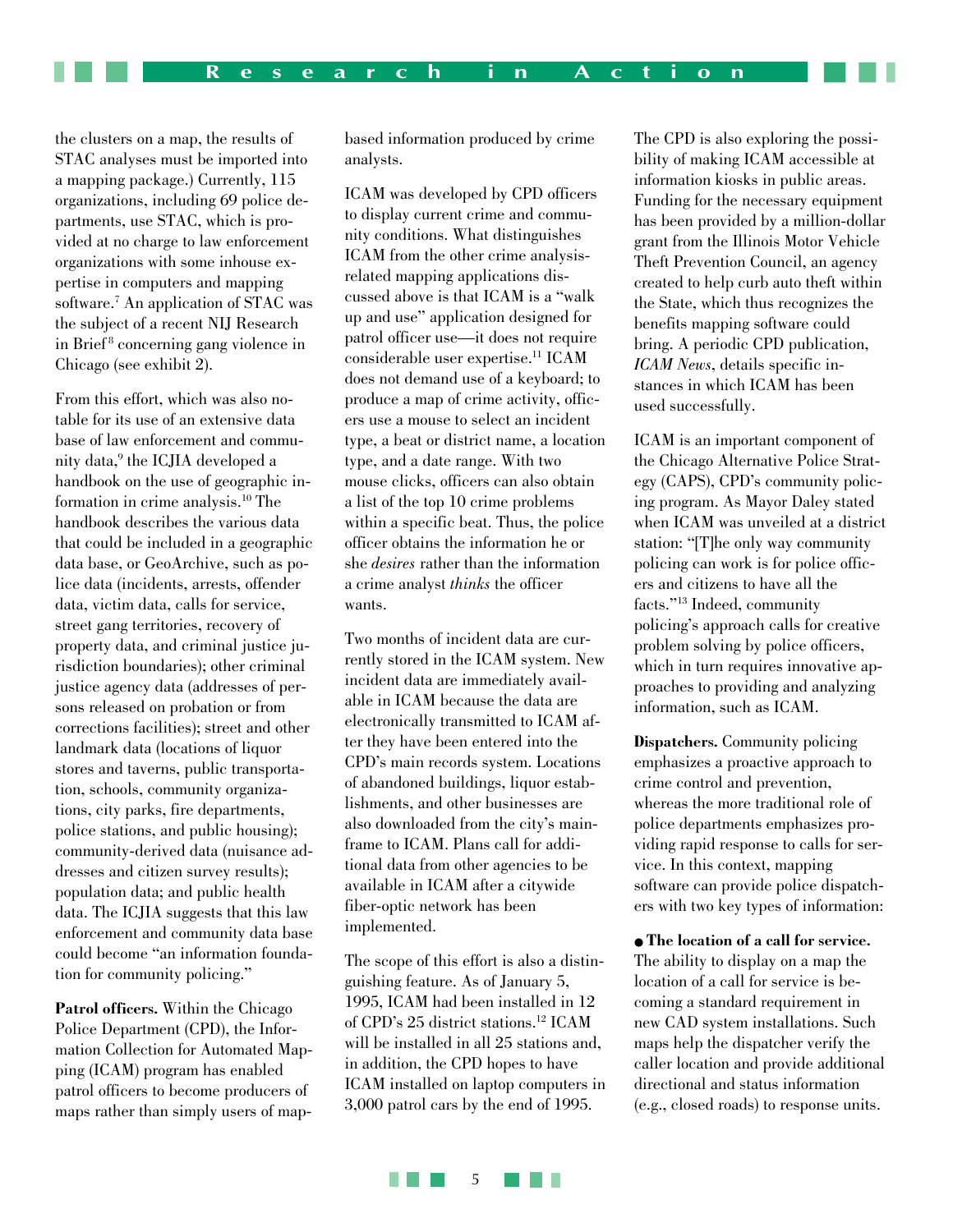● **The current locations of patrol cars and other response units.** The decreasing cost of global positioning system (GPS) receivers has heightened interest in automated vehicle location systems. GPS receivers mounted on patrol cars transmit real-time location information to a police dispatch center, where a map display can show unit locations. This information enables dispatchers to select the nearest response units more easily, thereby reducing response times to calls for service. In addition, and perhaps more important, dispatchers can more accurately estimate response times and thus appropriately condition callers' expectations.

#### **Community organizations**

Community involvement in crime control and prevention efforts is a central tenet of community policing. The National Crime Prevention Council calls partnerships between law enforcement and community groups "among the most promising assets in the ongoing struggle against violence and other crimes."14

Three community organizations that have used or are using mapping software are discussed below. Brief descriptions of these efforts illustrate both the utility of mapping software and the special obstacles facing these groups.15

**Neighborhood problem solving in Hartford.**16 Hartford Areas Rally Together (HART) is one of the most wellorganized community organizations in Hartford, Connecticut. In 1992, HART formed the Frog Hollow Revitalization Committee to develop strategies for combating increased violence in the city's Frog Hollow area, where HART is based. The committee recognized the need to better understand the neighborhood's crime, infrastructure, and social problems. To support this need, HART purchased mapping software and related hardware in 1994 with the help of a State grant. HART hired an intern to learn the mapping software.

At the same time, the Hartford Police Department (HPD) initiated an effort to involve Hartford neighborhoods in

crime prevention and neighborhood revitalization. Central to this effort is the HPD's recognition that neighborhoodbased problem solving offers "the best opportunity to provide actual improvements while at the same time encouraging and actively involving the residents, businesses, and institutions that serve and occupy these neighborhoods." As part of this program, the HPD is implementing a Neighborhood Problem-Solving and Analysis System.

Currently, the system is being pilot tested with HART, and plans have been developed to involve organizations in the city's other 16 neighborhoods within the next 12 months.

HART is augmenting data provided by the HPD and other city agencies with data on street-specific problems obtained from affiliated neighborhood block-watch groups. HART plans to use the data and the maps for four primary purposes:

• Better understand neighborhood conditions and problems.

## **Neighborhood Problem-Solving and Analysis System**<br> **Interpretise Analysis Article Analysis Article Analysis** Analysis Police department (crime data, call-for-<br> **Interpretise Analysis Article Analysis Article Analysis Arti**

n Hartford, Connecticut, community organizations are working with city agencies, including the Hartford Police Department (HPD), to use mapping software to help resolve community issues. System features include the following:

● Key neighborhood organizations are to receive a personal computer, printer, modem, basic office automation software, and mapping software.

● The HPD is to develop and provide at no cost to neighborhood organizations a custom map-based application that automates the pertinent map display and reporting functions. The custom application is to be designed to insulate users from features of the base mapping software that are not relevant to their tasks.

● The city's assessment department is to provide neighborhood organizations with computerized street maps, property-specific data, and city demographic data.

● The following agencies are to provide data to neighborhood organizations on a weekly, biweekly, or monthly schedule:

service data, and neighborhood complaint data), fire department (arson reports, fire inspection reports), licensing and inspections department (building inspection reports, enforcement actions), and finance department (tax delinquency reports). The data are to be provided electronically to neighborhood organizations in a format that organizations can easily use to display event-related locations on a map.

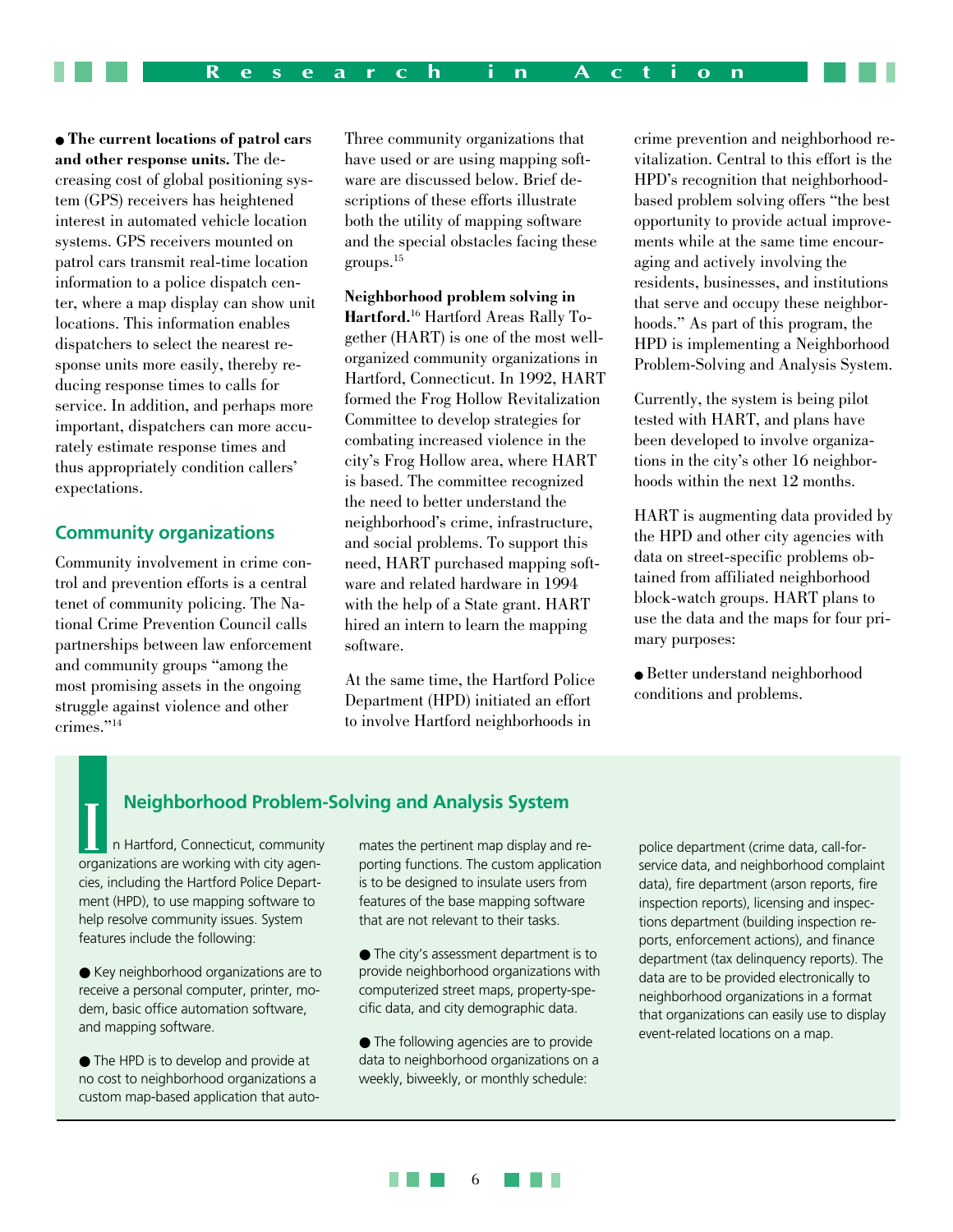● Facilitate discussions with landlords and other property owners.

● Facilitate discussions with city agencies.

● Assess changes in neighborhood conditions.

**Chicago Alliance for Neighborhood Safety.**17 The Chicago Alliance for Neighborhood Safety (CANS) is a consortium of community organizations. In the mid-1980's, CANS recognized the need to better understand neighborhood crime problems and began requesting crime data from the Chicago Police Department. This eventually led to an NIJ-funded effort involving CANS and the CPD. The goal of this effort was to determine whether mapping technologies jointly implemented by the CPD and CANS could enhance the effectiveness of police and community group crime control efforts. At the time, CANS had some experience with mapping software and the CPD did not, so it was decided that CANS would produce maps depicting criminal activity based on data provided by the CPD.

The researchers' pre-project vision on how the maps would be used offers a general model for police–community group interaction:

> The icons on the map that represent crimes were to be 'surrounded' by icons that represent incivilities. The incivilities were to be contributed by the community, the crime data by the police. The information was to be shared in working sessions which were to be held on a regular basis, during which time the police and community crime

analysts would search for patterns in the data, the police contributing their general knowledge about offender behavior and the community contributing their specific knowledge about community conditions. This joint effort would create a context of community–police dialogue in which crime and crime-related community concerns would be better understood and handled.18

Although regular meetings between the CPD and the community groups did not take place, they did meet on several occasions to address specific community concerns. In these instances, the maps "were not only a more graphic way of communicating, they were a more powerful tool because the maps made [the community group's] concerns more tangible and concrete to the police and were a more professional and polished means of transmitting their concerns." A leader of CANS felt that the project was important in terms of getting the CPD to acknowledge the importance of working with community organizations.

In the end, although the project demonstrated the feasibility and utility of mapping software in this context, the project failed to institutionalize the use of mapping software, in large part owing to a lack of funding and the time-consuming and labor-intensive data processing activities required to produce the maps.

Since the project concluded, CANS has continued to receive monthly incident data from the CPD and has occasionally obtained data on locations of liquor establishments, abandoned buildings, and building code violations from the city.

The department's use of mapping software has been difficult to sustain, but these data have been used to create maps in support of efforts to address specific crime problems. Because of limited funding, CANS has had to rely on VISTA and AmeriCorps volunteers to use the organization's mapping software. When the volunteers leave, the mapping capability of CANS, in effect, also leaves. Perhaps more important, CANS must continuously assess the value of mapping in relationship to other community organization initiatives—that is, "do we want community leaders studying maps or knocking on doors?" In general, however, CANS recognizes mapping as "useful" and a tool with "great potential" for community groups.

**Loyola Community Safety Project.**<sup>19</sup> Two umbrella community organizations in the Loyola section of Chicago have used computer-generated maps for nearly 2 years to pinpoint highcrime areas in their community and to target specific locations for crime prevention activities. In contrast to HART and CANS, which have developed an inhouse capability to use mapping software and produce maps, the Loyola community organizations rely on researchers at Loyola University for mapping expertise and periodically submit requests for specific types of maps. To produce the maps, the researchers use incident data provided by the Chicago Police Department and data bases provided by other Chicago agencies that contain the locations of important landmarks, such as institutions, abandoned houses, and bars. The maps typically depict current crime conditions, particularly crime density near locations such as bars and rapid transit stations.

martin 7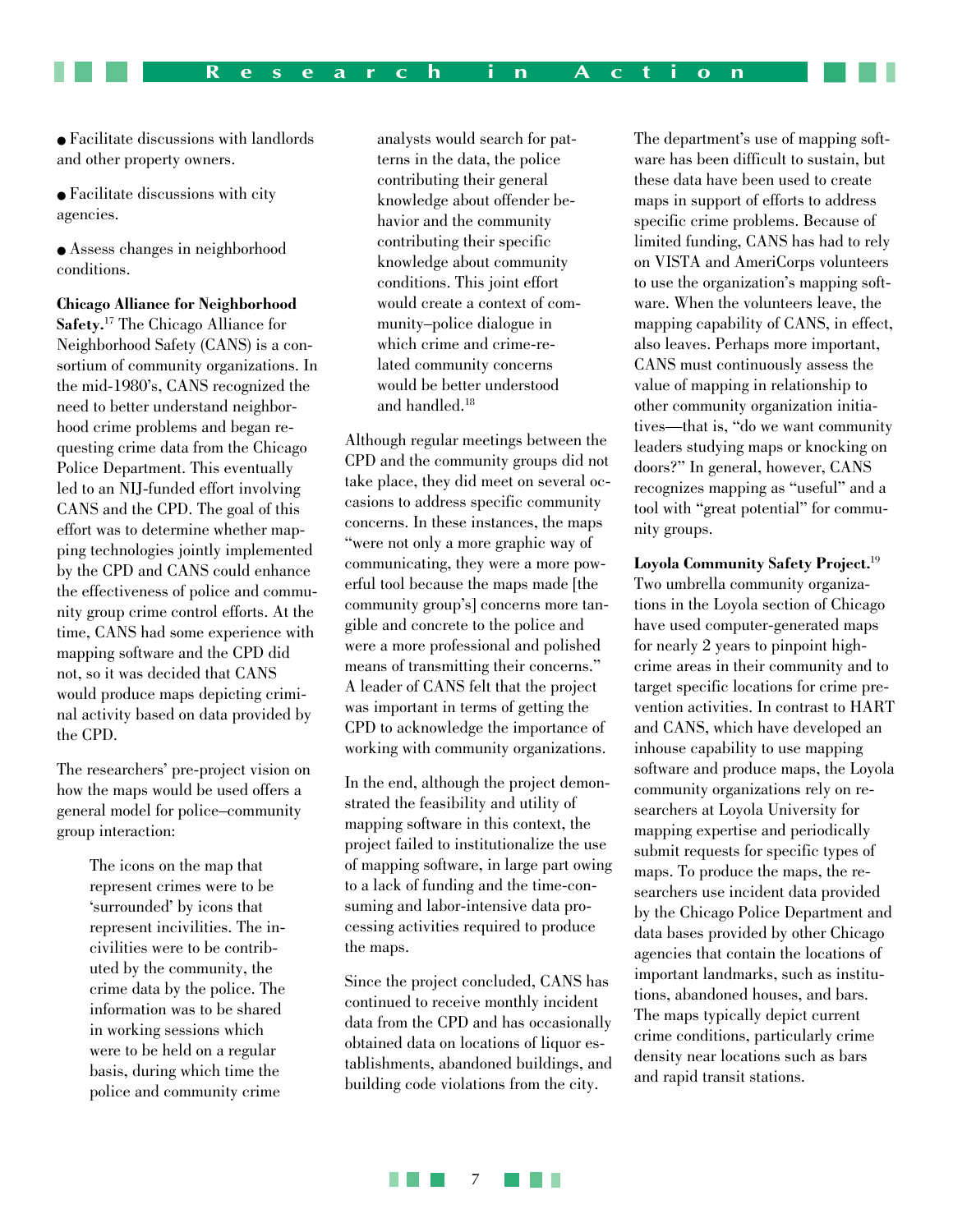#### **Multiagency task forces**

The third major user of mapping software appears to be multiagency task forces charged with planning and coordinating crime control and prevention programs involving many agencies and organizations. This section discusses two such efforts.

**Denver PACT program.**20 Project PACT (Pulling America's Communities Together) is designed to assist communities in developing comprehensive and interdisciplinary approaches to violence; it is based on the premise that "only broad, holistic, and multidisciplinary solutions hold real promise for success." To date, four sites have been funded: metropolitan Denver, the State of Nebraska, metropolitan Atlanta, and the District of Columbia.

Mapping technologies play an integral role in Denver, the only PACT site using mapping. The program's goal is to map crime and delinquency risk factors, preferably at the block level, and then use these maps to identify highrisk neighborhoods and populations. Once these areas are identified, crime prevention funds, social service funds, and other funds can be more appropriately allocated.

Working from a list of crime and delinquency risk factors, the Denver PACT Committee will prioritize its data collection efforts.<sup>21</sup> Initially, data collection efforts are expected to focus on health-related risk factors, especially the geographic distribution of low-birthweight babies and sexually transmitted diseases. In general, data will be collected on the risk factors for which data are accessible, are disaggregated at a small geographic level, and for which there is a reasonable chance that an impact can be shown in the next 2 to 3 years. Project planners recognize that

the data collection efforts will be significant research projects in and of themselves.

Denver's mapping efforts are just beginning as the city is in the process of hiring individuals with mapping expertise. Within the next 6 months, mapping coordinators hope to provide direction for the PACT program.

**Savannah Crime Control Collaborative.**22 To address the violent crime problem in Savannah, Georgia, the city commissioned a comprehensive assessment of the problem. A major task in this assessment was a mapbased analysis of criminal activity, particularly Part I crimes, public disorder, and other disturbances. Map overlays depicted neighborhood blight and deterioration data (e.g., substandard housing, vacant housing, and unmaintained private property) and social and demographic data (e.g., teenage pregnancy, child abuse, juvenile unrest, and per capita income). Although maps of Part I crimes had been prepared weekly, an analysis of the relationships between crime and other problems had not been previously attempted.

In all, 29 different factors were assessed. The Savannah Police Department (SPD) coordinated this monumental data collection effort, drawing on data sets maintained by the County's Health Department, Family and Children's Services Department, and other social service agencies. A series of more than 50 maps documenting the violent crime problem and possible contributing factors were prepared. The study "found a marked association between Savannah's crime and violence and conditions of substandard and dilapidated housing, fires, unmaintained

properties, derelict vehicles, sewerage and drainage problems, unemployment, female-headed households, child abuse, child neglect, teenage pregnancy, drug abuse and juvenile delinquent residence."

As a result of this mapping effort and other analyses, the city identified and has initiated a number of strategies aimed at reducing conditions correlated with high crime rates, including the establishment of a multiagency Crime Control Collaborative (CCC). The maps have also been used as the basis for selecting a target area for the city's Weed and Seed project, supported by Office of Justice Programs agencies. In conjunction with this project and in recognition of the value that mapping has added to the initial assessment, the CCC and SPD are planning to repeat the map-based analysis in 1995.

#### **Other uses of maps and mapping software**

Numerous other types of agencies either directly or indirectly involved in crime prevention and control have used mapping software for different purposes.

**Targeting Federal housing funds.** In October 1994, the U.S. Department of Housing and Urban Development (HUD) made a major investment in mapping software to improve its ability to manage the distribution of Federal funds.23 HUD's Office of Community Planning and Development purchased mapping software for 1,000 city and county offices. Custom software applications enable community planners to view maps of communities color-coded by unemployment rates and income. The maps can also show locations of existing and proposed government programs, including housing rehabilitation

**TELE** 8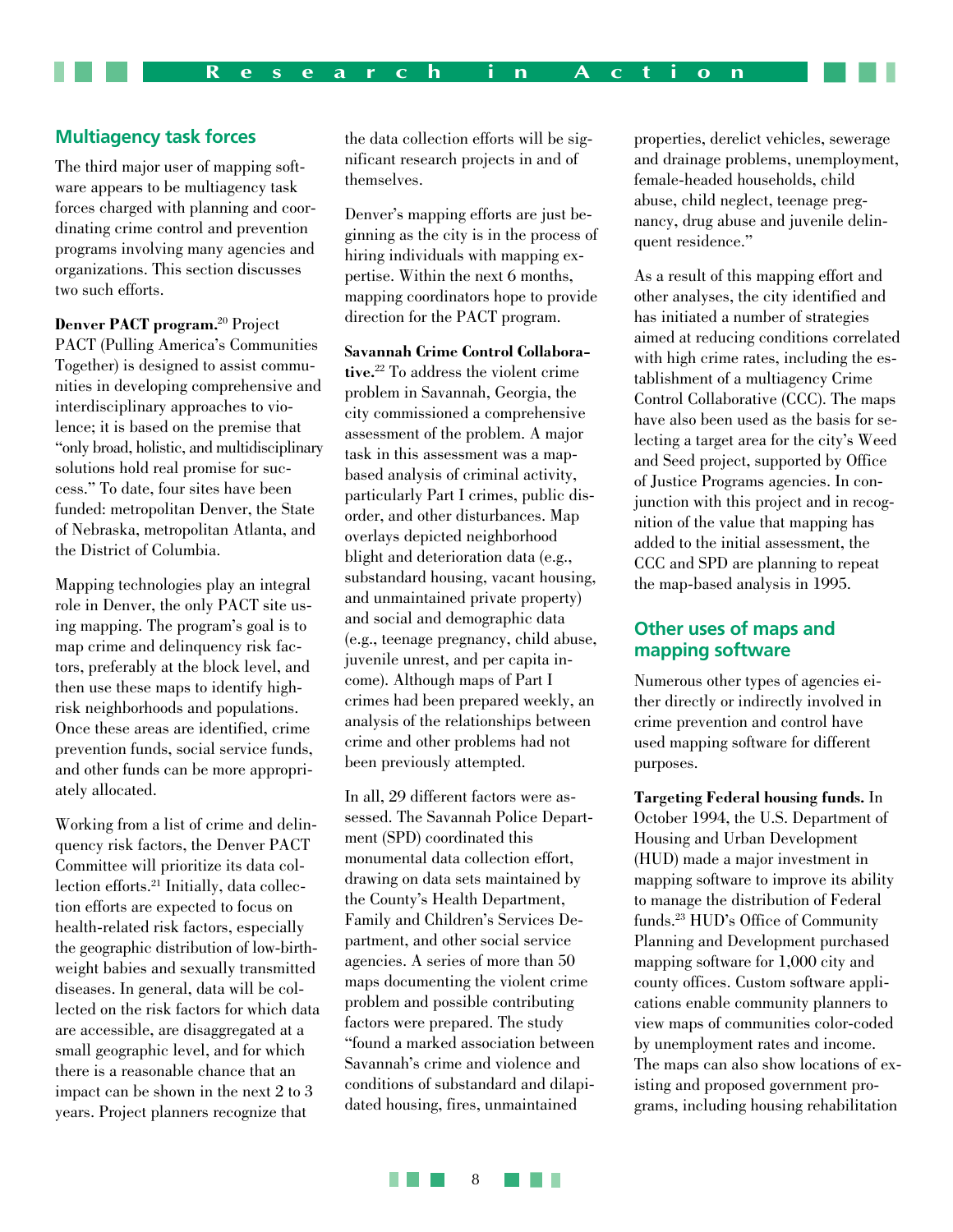and job training centers. This visual depiction should help better identify areas in greatest need of HUD funds.

**Monitoring probationers.** A pilot test with the Cuyahoga County, Ohio, Probation Department showed that mapping software has served a number of purposes.24 Since probationers have tended to change addresses frequently, the mapping system's address verification function has helped probation officers maintain contact with their clients. A map displaying probationer addresses with overlays showing the locations of potential risk areas (e.g., schools, high-crime areas) and service providers (e.g., employment training and drug treatment facilities) also has been helpful. Finally, supervisors have used the mapping package to manage probation officers' workloads by producing maps showing the locations of each probation officer's clients, colorcoded by the required level of supervision (i.e., minimum, regular, or intensive). Although the Cuyahoga pilot test demonstrated the usefulness of mapping software in probation departments, "little or no work" has been carried out in this area in other parts of the country.25

It is not known whether attempts have been made to continuously monitor the location of probationers using, for example, a global positioning system receiver. The cost of the receivers, although decreasing, is certainly a factor. Electronic ankle bracelets have been used to monitor probationers; typically, these devices trigger a telephone call to the probation officer when the probationer moves more than a specified distance from a location. Such devices could, in theory, also be used to detect violations of restraining orders or other special conditions of

probation or parole (e.g., a person must keep a certain distance away from schools or child care facilities).

**Mapping crime in public housing.** NIJ recently funded an effort to implement and assess crime prevention programs in six Jersey City public housing buildings.26 As part of this effort, project personnel will use mapping software to track criminal activity in the city's public housing. The effort is attempting to extend the use of mapping software by depicting the geographic relationship of crime in multilevel buildings.

**Tracking missing children.** The National Center for Missing and Exploited Children in Washington, D.C., uses mapping software to track information on missing children.27 The center maps the roughly 600 calls it receives each day to detect data patterns and to facilitate communication with law enforcement agencies.

#### **Obstacles to increased use of mapping software**

The main obstacles to increased use of mapping software are related to hardware and software costs, user expertise, data acquisition costs, and data quality.

**Hardware and software costs.** The cost of hardware and mapping software starts at just a few thousand dollars. Still, the cost of a minimum configuration—a PC, monitor, printer, and desktop mapping software—can be prohibitive to small organizations, particularly community crime prevention organizations that must continuously weigh the costs and benefits of mapping against other crime prevention activities.

**Expertise.** Mapping software packages on the market today are much more complicated and harder to learn than a word processor or spreadsheet, and special training courses are often required to use the products effectively. This requirement is also a serious obstacle for community groups and, to a lesser extent, for medium and small police departments. These organizations usually depend on one or two persons who are familiar with mapping; when these persons leave or, in the case of police departments, are transferred to another area, the organization also loses its mapping capability. One approach to overcoming this obstacle is to develop a "custom" mapping application, thereby eliminating the need for users to interact with a general purpose mapping software package.

**Data acquisition costs.** The cost of acquiring data for map-based analyses can be significant, depending on the organization doing the analyses, the organization (if any) that has the required data, and the form the data are in. Geographic data (e.g., street maps, block maps, census tract maps) and demographic data are often available from city or State agencies, or if necessary, can be obtained at a higher cost from the Census Bureau or commercial data vendors. For crime data, organizations obviously depend on police agencies; this is not an obstacle for a multiagency task force, but it could be a serious obstacle for a community organization. "Community conditions" data (e.g., locations of abandoned houses), if available, are likely to be outdated; organizations may have to undertake special data collection efforts.

Another component of data acquisition costs is the expense of moving data from one system or organization to another system accessible by the data user. Obviously, data available

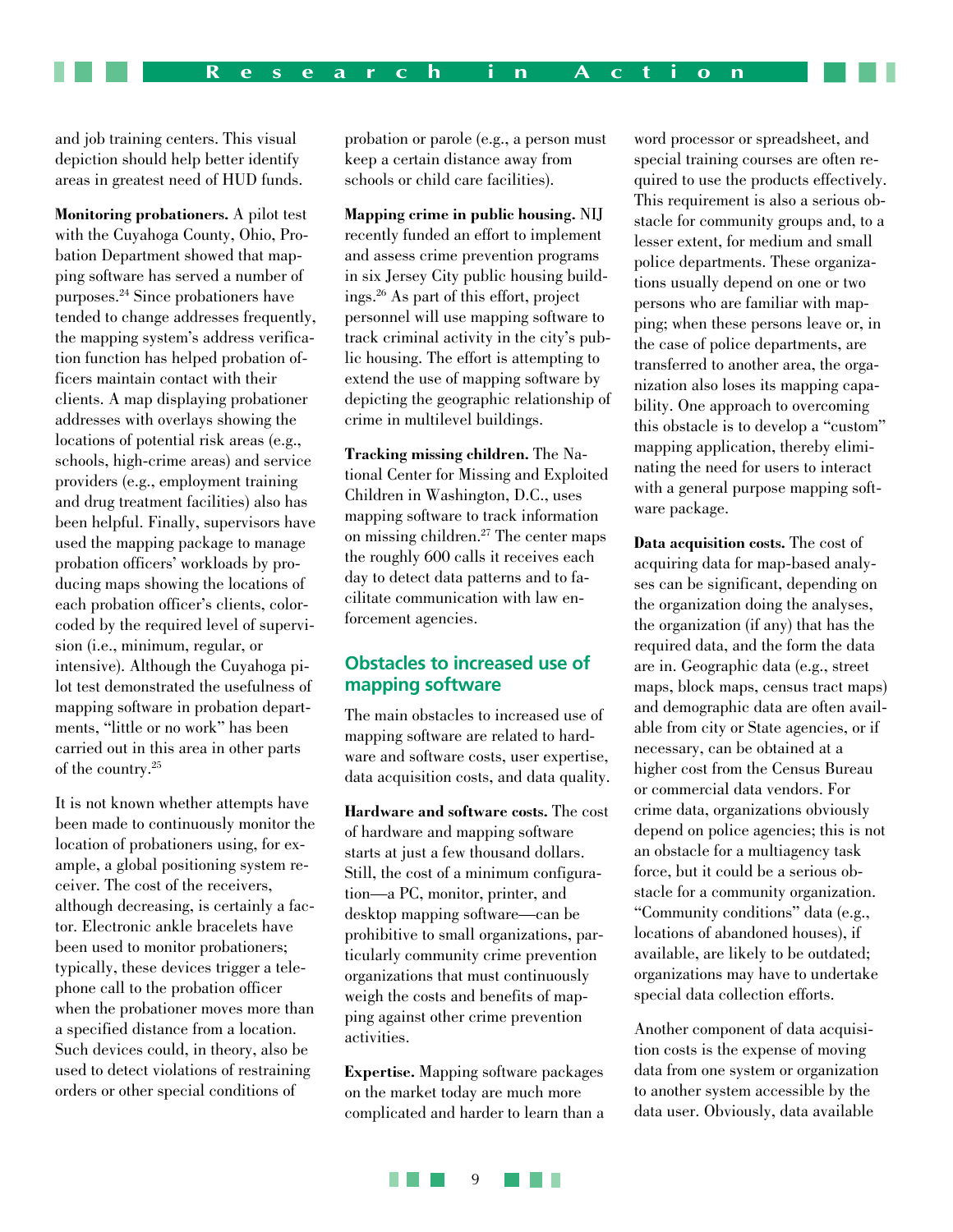in nonelectronic form implies data entry costs. Even within a police department, the costs of moving data electronically from a computer-aided dispatch system to a PC-based mapping system may be significant. As noted above, an advantage for police departments is that mappable data are a byproduct of routine day-to-day work; for other organizations, special data collection efforts are often required to do map-based analyses.

**Data quality.** Ensuring data quality is perhaps the most serious obstacle. If the data are not complete, accurate, or timely, the analyses will be less valuable or the mapping system may not be used at all. The issue of data timeliness is particularly important for operational (as opposed to strategic) decisionmaking—for example, 6 month-old crime data are of little value to a patrol officer compared with data from the previous week. Two other issues related to data accuracy are also particularly relevant to mapping. The first concerns whether the location information in a data base is actually the location information of interest to the user. Sometimes an address associated with an organization is a billing or administrative office address rather than the location where services are provided. And second, often addresses stored in data bases are, at least initially, not mappable—either the address is misspelled, the address is in a different form from the addresses in the underlying street map (e.g., 100 Main St. East versus 100 East Main St.), or the underlying street map is incomplete or inaccurate. In fact, organizations typically must undertake a one-time, and often lengthy, effort to edit the data associated with street maps.

Finally, an additional obstacle related to certain mapping software applications is the difficulty involved in showing three-dimensional spaces. Mapping crime data for multistory buildings (e.g., certain public housing buildings or office buildings) on a two-dimensional street grid obviously provides little visual information about the part of the building in which the crimes are occurring.

#### **Conclusion**

These obstacles will not, however, prevent the rapid growth in use of mapping software. A combination of forces—decreasing costs of personal computers, decreasing costs and increasing sophistication of mapping software, increasing availability of geographic and demographic data, and the need to improve performance while controlling costs—point to increased use of mapping software. Individuals interviewed have noted that computerized mapping is a valuable tool whose potential is just beginning to be tapped. Mapping software can help users maximize use of funds by indicating where resources can best be used.

#### **Notes**

1. Maltz, Michael D., Gordon, Andrew C., and Friedman, Warren. *Mapping Crime in Its Community Setting: A Study of Event Geography Analysis*. Washington, D.C.: National Institute of Justice, 1989.

2. The Institute for Law and Justice's reports include: Taxman, Faye S. and McEwen, J. Thomas. High-Tech Computer Mapping and Low-Tech Community Policing. *The Journal of Urban Technology*. Volume 2, Number 1, pp. 85–103; McEwen, J. Thomas and Taxman, Faye S. *Applications of Computerized Mapping to Police*

*Operations*. Alexandria (VA): Institute for Law and Justice. October 13, 1994; Taxman, Faye S. and McEwen, J. Thomas. *Interagency Workgroups: Using Geographical Tools to Develop Crime Control Strategies*. Alexandria (VA): Institute for Law and Justice. August 30, 1994; and Institute for Law and Justice. *The Drug Market Analysis Project: Defining Markets and Effective Law Enforcement Practices*. Alexandria (VA), September 13, 1994.

3. Mehler, Mark. MapInfo Charts New Market in Data Mapping Software. *Investor's Business Daily*. May 9, 1994, p. A6.

4. MapInfo Corporation. *Think Visually: Products and Services*. Troy, New York, 1994.

5. Telephone interview with John Firman, Coordinator for Research and Analysis, International Association of Chiefs of Police.

6. Telephone interview with Ray Sanford, Crime Analyst, Vacaville Police Department, and Sanford, Ray. Tactical Mapping on a Budget. *STAC News*. Chicago: Illinois Criminal Justice Information Authority, Winter 1994.

7. Telephone interview with Lynn Green, Research Analyst, Illinois Criminal Justice Information Authority.

8. Block, Carolyn Rebecca and Block, Richard. Street Gang Crime in Chicago. *NIJ Research in Brief*. NCJ 144782. Washington, DC: December 1993.

9. Green, Lynn A. and Whitaker, Robert Bennet. *Early Warning System Geoarchive Codebook*. Chicago: Illinois Criminal Justice Information Authority, October 1994.

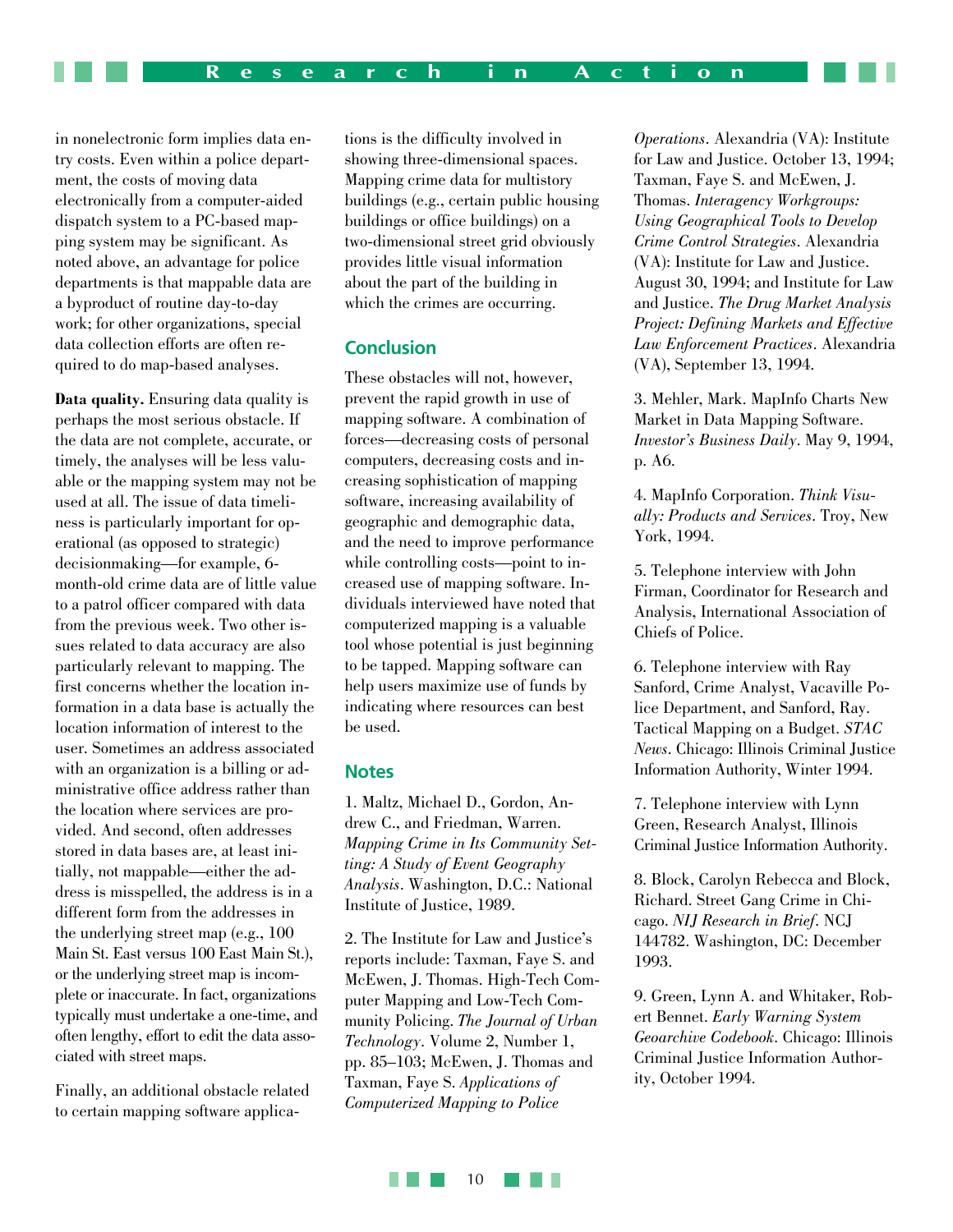10. Block, Carolyn Rebecca and Green, Lynn A. *The Geoarchive Handbook: A Guide for Developing a Geographic Database as an Information Foundation for Community Policing*. Chicago: Illinois Criminal Justice Information Authority, August 1994.

11. The San Diego Police Department also has a "walk up and use" mapbased crime analysis tool. While this tool is currently accessible only to the Department's crime analysis unit, the Department plans to make it available in the future to personnel at the Department's seven area command stations [telephone interview with Julie Wartell, Crime Analyst, San Diego Police Department].

12. Telephone interview with Officer Jonathan Lewin, Research and Development Division, Chicago Police Department.

13. Spielman, Fran. High-Tech Tools Beef Up Beat Patrols. *Chicago Sun-Times*. November 30, 1994.

14. National Crime Prevention Council. *Bureau of Justice Assistance Bulletin: Working as Partners With Community Groups*. NCJ 148458. Washington, DC: September 1994.

15. As is the case with police use of mapping software, no survey documenting the extent of mapping software use in community crime prevention groups has been undertaken. In all likelihood, however, use is quite limited.

16. This section is based on Hartford Police Department. *Neighborhood Problem Solving Support System*. Hartford (CT), 1994 and telephone interviews with Captain James Donnelly, Hartford Police Department, and Reina Koistinen, HART.

17. This section is based on a telephone interview with Warren Friedman, Chicago Alliance for Neighborhood Safety; and Maltz, Michael D., Gordon, Andrew C., and Friedman, Warren. *Mapping Crime in Its Community Setting: A Study of Event Geography Analysis*. Washington, D.C.: National Institute of Justice, 1989.

18. Maltz et al., p. 91.

19. This section is based on a telephone interview with Richard Block, Loyola University.

20. This section is based on telephone interviews with Kim English, Colorado Division of Criminal Justice, and Pat Malak, Bureau of Justice Assistance; and Bureau of Justice Assistance. *Project PACT: A Community and Federal Partnership for Pulling America's Communities Together*. Washington, DC: 1994.

21. The risk factors were obtained from the Seattle-based firm Development Research and Programs, Inc. The main groups of risk factors are family history of high-risk behavior; family management problems; parental attitudes and involvement in crime and drugs; early antisocial behavior; academic failure; lack of commitment to school; antisocial behavior in early adolescence; friends who engage in the problem behavior; alienation, rebelliousness, lack of social bonding; favorable attitudes toward the problem behavior; early initiation of the problem behavior; community laws and norms favorable toward crime and drugs; availability of drugs; extreme

economic and social deprivation; low neighborhood attachment and community disorganization; and transition and mobility.

22. This section is based on Donahue, Michael E. A Comprehensive Program to Combat Violent Crime: The Savannah Experience. *The Police Chief*. September 1993; Lyght, W., Renner, B., and Donahue, M. *Comprehensive Community Crime Control Strategy*. Savannah (GA): 1991; and telephone interviews with Brian Renner, Planning and Research Director, Savannah Police Department, and Michael Donahue, former Planning and Research Director, Savannah Police Department.

23. Betts, Mitch. Mapping Software Helps HUD. *Computerworld*. October 3, 1994, p. 41.

24. Boros, Alec and Lee, Jay. Applying Geographic Information System to Monitor Probationers in an Urban Environment. *GIS/LIS Proceedings*. Phoenix (AZ), October 25–27, 1994.

25. Telephone interview with Alec Boros, Department of Geography, Kent State University.

26. The research project is entitled "Crime Prevention Programs in Public Housing: The Jersey City Approach to Drug and Violent Crime Problems in Public Housing" and was submitted by the Jersey City Police Department, Lorraine Green (Northeastern University), and David Weisburd (Hebrew University and Rutgers University).

27. Capital District Business Review. *Sharing Success in Business and Info With the Authorities*. October 3–9, 1994, p. 35.